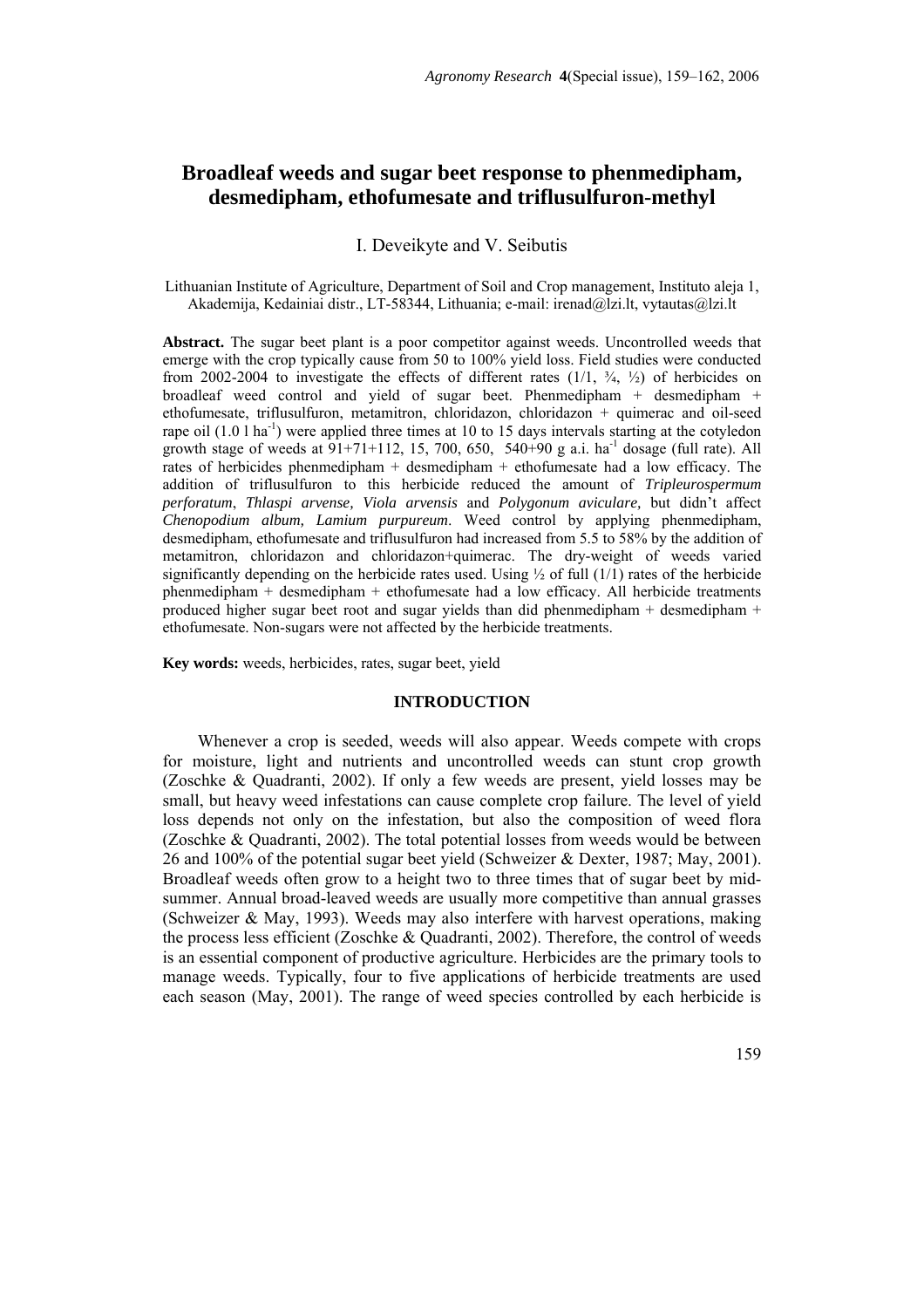also limited, so mixtures of herbicides are applied (Lajos & Lajos, 2000). Researchers state a few reasons for the potential successful use of reduced herbicide doses: 1) registered doses are set to ensure adequate control over a wide spectrum of weed species, weed densities, growth stages, and environmental conditions; 2) maximum weed control is not always necessary for optimal crop yields; 3) combining reduced doses of herbicides with other management practices, such as tillage or competitive crops, can markedly increase the odds of successful weed control (Blackshaw et al., 2006). The doses of herbicides could be reduced by application at the early growth stage of the weeds, when the first seed leaves start to appear (Schweizer & May, 1993; Lajos & Lajos, 2000). When reducing herbicide dose by 50%, its effectiveness varies from 75–100%. Herbicide fficacy also depends on the herbicide mixture used. Results have shown that it is possible to reduce herbicide doses in sugar beet (Lajos  $\&$  Lajos, 2000) on some weed species. The most popular post-emergence herbicides are phenmedipham, desmedipham, ethofumesate, metamitron, triflusulfuron-methyl and chloridazon (Schweizer & May, 1993; Wilson, 1999; May, 2001).

This study was conducted to determine the effect of post-emergence herbicides and the effect of rates of these herbicides on broadleaf weeds and sugar beet.

### **MATERIALS AND METHODS**

Field experiments were conducted at Dotnuva locality in the central part of Lithuania on a light loamy *Endocalcari - Endohypogleic Combisol* from 2002-2004. The field experiment included 5 treatments (A factor) and three rates of herbicides: 1/1,  $\frac{3}{4}$  and  $\frac{1}{2}$  of the registered rate (B factor) (Table 1). A randomized plot design with four replicates was used. The herbicides were applied three times. The first application was conducted at the cotyledon stage of weed growth. Subsequent applications were applied when the next weed flush had emerged, or 7–14 days after the first flush. Weed number and dry-weight were sampled four weeks after treatments. The number of weeds and botanical composition was determined at  $0.25 \text{ m}^2$  (0.20 m x 1.25 m) in 4 settled places of each treatment.

| Treatments                        | Rate $g l^{-1}$ |                 |                |  |  |
|-----------------------------------|-----------------|-----------------|----------------|--|--|
|                                   | 1/1             | 3/4             | $\frac{1}{2}$  |  |  |
| Phenmedipham+desmedipham+         | $91+71+112$     | $68+53+84$      | $46 + 36 + 56$ |  |  |
| $ethofumesate+oil*$               |                 |                 |                |  |  |
| Phenmedipham+desmedipham+         | $91+71+112+15$  | $68+53+84+11.2$ | $46+36+56+7.5$ |  |  |
| ethofumesate+triflusulfuron +oil* |                 |                 |                |  |  |
| Phenmedipham+desmedipham+         | $91+71+112+15+$ | $68+53+84+11.2$ | $46+36+56+7.5$ |  |  |
| ethofumesate+triflusulfuron       | 700             | $+525$          | $+350$         |  |  |
| $+$ metamitron $+$ oil $*$        |                 |                 |                |  |  |
| Phenmedipham+desmedipham+         | $91+71+112+15+$ | $68+53+84+11.2$ | $46+36+56+7.5$ |  |  |
| $ethofumesate+triflusulfuron+$    | 650             | $+488$          | $+325$         |  |  |
| $chloridazon+oil*$                |                 |                 |                |  |  |
| Phenmedipham+desmedipham+         | $91+71+112+15+$ | $68+53+84+11.2$ | $46+36+56+7.5$ |  |  |
| $ethofumesate+triflusulfuron+$    | $540+90$        | $+405+68$       | $+270+45$      |  |  |
| chloridazon+quimerac+oil*         |                 |                 |                |  |  |

**Table 1.** Treatments and rates.

\*: oil-seed rape oil dose 1.0 l ha-1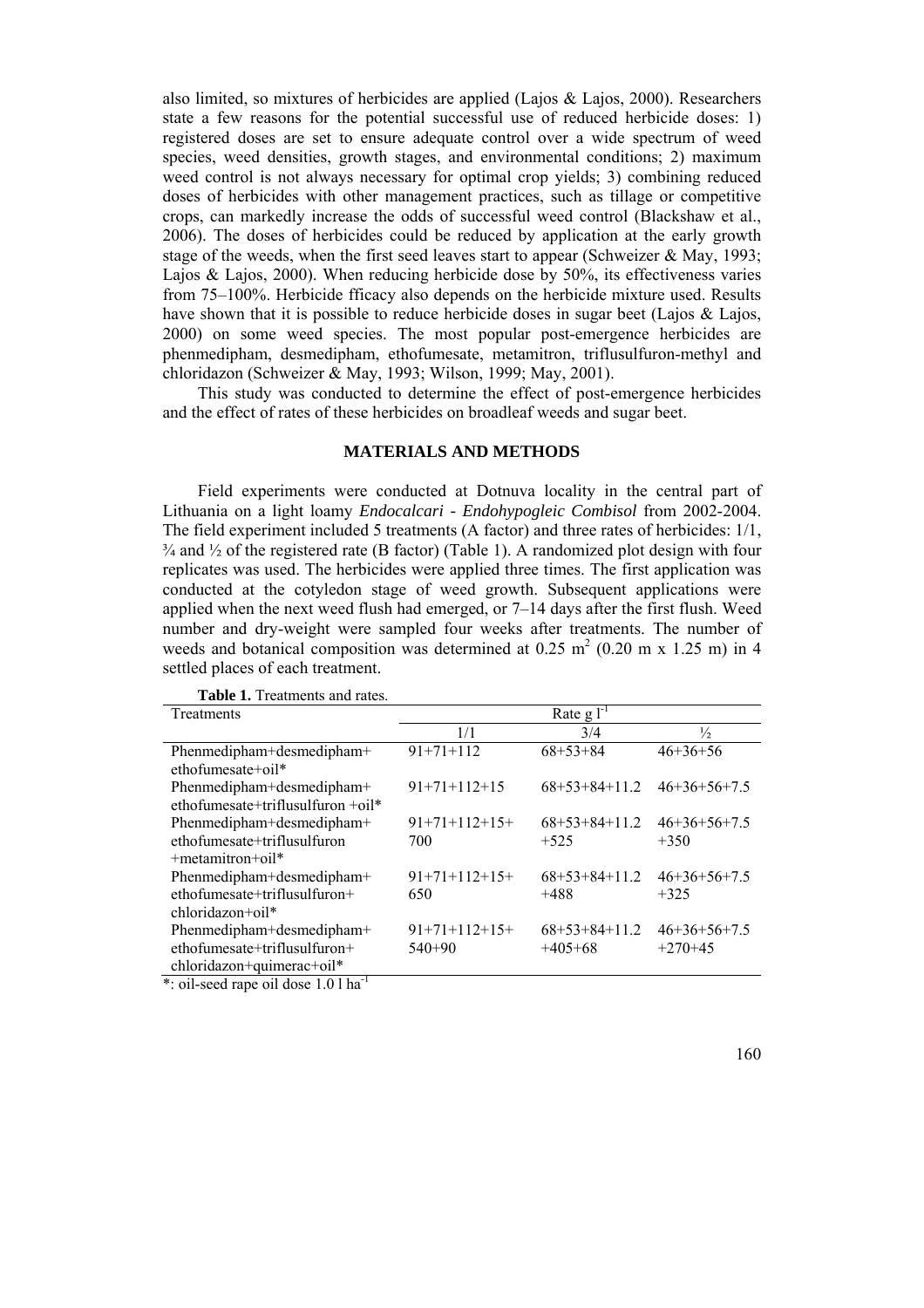The results thus obtained were statistically analyzed using STATISTIKA software. Weed weight data were transformed to  $Y=\sqrt{(X+1)}$ . The data of investigations were statistically treated as a two-factorial experiment.

### **RESULTS AND DISCUSSION**

The weed spectrum differed among the years. In 2002, *Lamium purpureum* L., *Veronica arvensis* L. and *Viola arvensis* Murray. dominated the weed flora composition; in 2003, *Tripleurospermum perforatum* (Merat) M.Lainz*, Chenopodium album* L. and *Polygonum aviculare* L. were the most prevalent weed species, and in 2004, *C. album* and *Trifolium repens* L. were the most frequently found. The results showed that the addition of triflusulfuron, metamitron, chloridazon and chloridazon  $+$ quimerac increased effectiveness of phenmedipham + desmedipham + ethofumesate by 65.5–96.4% (Table 2). Similar results were reported elsewhere (Fisher et al., 1995; Lajos & Lajos, 2000). Air-dry weight of weeds was very similar between the treatments investigated. However, the dry-weight of weeds varied significantly according to the herbicide rates used. The  $\frac{1}{2}$  dose of full (1/1) rates of the herbicide phenmedipham + desmedipham + ethofumesate had low efficacy.

**Table 2.** The influence of herbicide mixtures and rates on drv-weight of weeds, g m<sup>-2</sup>.

| Herbicides mixtures                        | Herbicides rates (B factor) |               |               | Average  |
|--------------------------------------------|-----------------------------|---------------|---------------|----------|
|                                            | 1/1                         | $\frac{3}{4}$ | $\frac{1}{2}$ | A factor |
| Phenmedipham+desmedipham+ethofumesate +oil | 151.9                       | 123.6         | $209.2**$     | 161.6    |
| Phenmedipham+desmedipham+ethofumesate      | $10.4**$                    | $25.6***$     | 72.1          | $36.0**$ |
| $+$ triflusulfuron $+$ oil                 |                             |               |               |          |
| Phenmedipham+desmedipham+ethofumesate      | $5.5**$                     | $29.6**$      | $307**$       | $21.9**$ |
| $+$ triflusulfuron $+$ metamitron $+$ oil  |                             |               |               |          |
| Phenmedipham+desmedipham+ethofumesate      | $5.8**$                     | $15.3**$      | $68.2*$       | $29.8**$ |
| +triflusulfuron+ chloridazon+oil           |                             |               |               |          |
| Phenmedipham+desmedipham+ethofumesate+     | $9.4**$                     | $36.4**$      | $44.5**$      | $301**$  |
| triflusulfuron+ chloridazon+quimerac+oil   |                             |               |               |          |
| Average B factor                           | 36.6                        | 46.1          | $84.9**$      | 55.9     |

 $\overline{\ast}$ ,  $\overline{\ast}$  - differences significant at the 5%, 1% level, respectively

Results indicated that all herbicide treatments produced relatively higher sugar beet root yield than did phenmedipham + desmedipham + ethofumesate (Table 3). The herbicide phenmedipham + desmedipham + ethofumesate combination with triflusulfuron and chloridazon + quimerac resulted in more significant yield reduction than phenmedipham + desmedipham + ethofumesate combination with triflusulfuron alone. Only the half rate of herbicides significantly reduced root yield (7.2%) as compared with the full rate. In the trials published by Wilson et al. (2005), increasing the herbicide rates by 50% over the full rate, reduced the sugar beet yield by 9.1%.

The white sugar yield varied similarly to the root yield, because of the herbicides, and theses(?) rates investigated did not affect the amount of sugar, sodium, potassium and  $\alpha$ -amino nitrogen. According to literature (Farzin & Hossein, 2004), sucrose content and other sugar beet quality characteristics were not affected by the herbicide treatments.